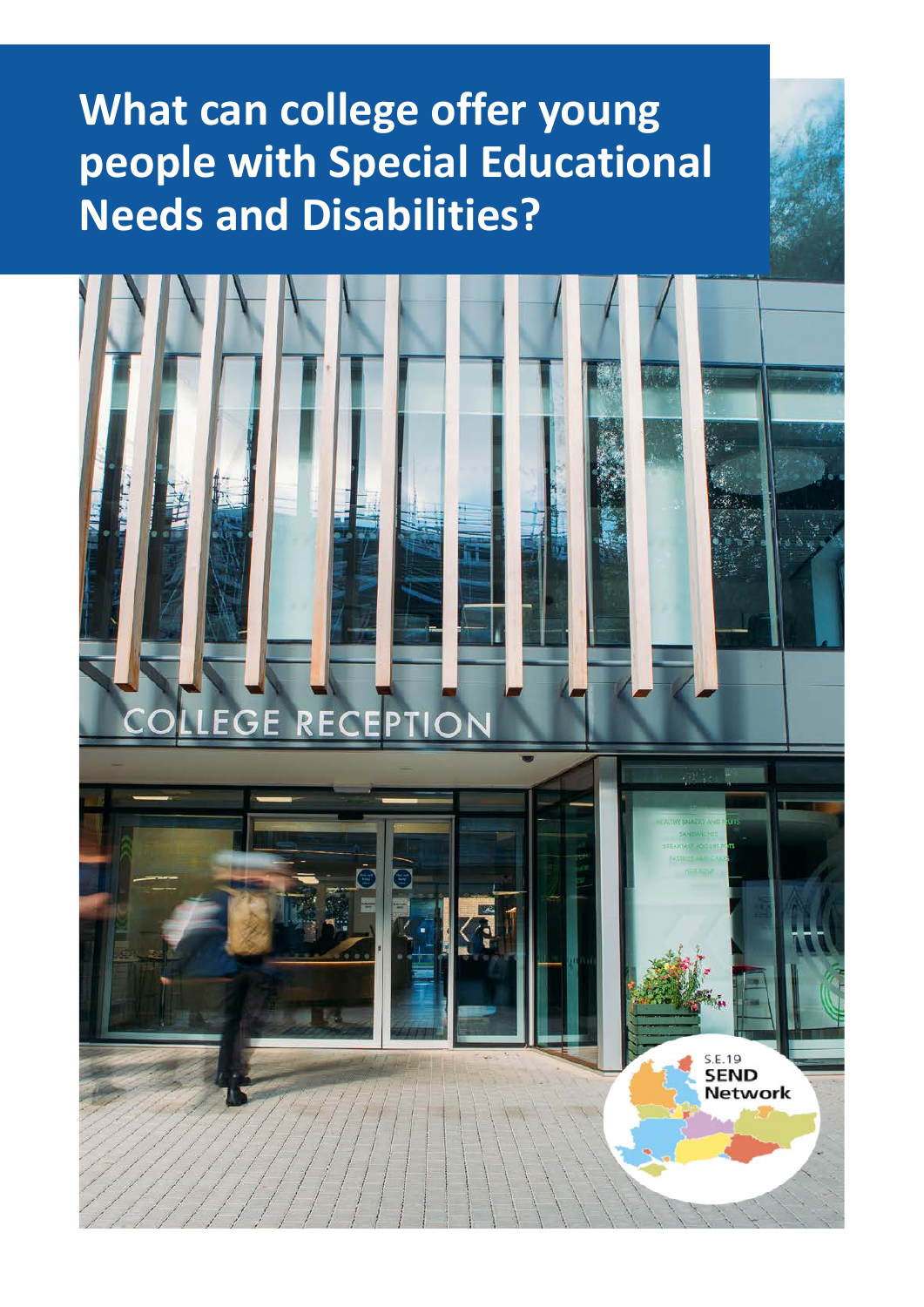### **What do colleges do?**

Colleges prepare their students for life beyond college. They help their students to develop the skills they will need in their careers and/or for higher education and as active citizens in their own communities. They also provide a valuable stepping-stone between school and adult life. This can be especially helpful for young people with special educational needs or disabilities (SEND) who need a staged progression from the highly supportive environment of school into their lives 'in the real world' and beyond full-time education.

**"Being at College changed my life, the support I received was truly incredible and definitely helped me to achieve."**



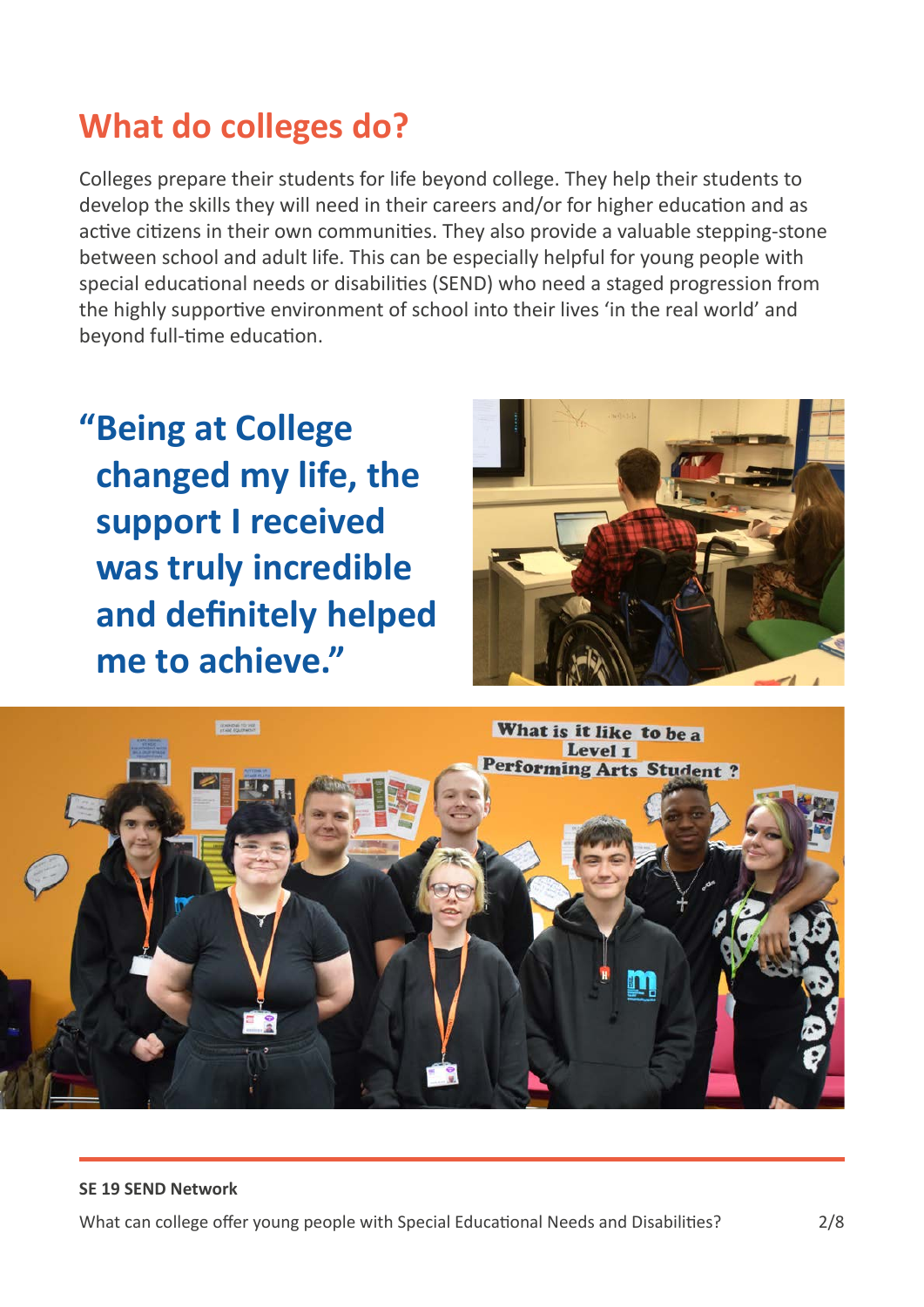### **What types of college are there?**

There are three main types of college: general further education (GFE) colleges, sixth form colleges and specialist further education colleges. Most young people with SEND go to a GFE college.

**1) General further education (GFE) colleges** typically cater for a wide range of students, both young people and adults, on courses from Entry level through to degree level in some cases. Some have multiple sites and large campuses but these are often organised into smaller zones, so that individual students do not have to spend time moving between buildings

They run courses in a wide range of vocational areas, like construction, catering, hair and beauty or health and social care. They have specialised facilities and many of their teachers also have industry experience. A small number of colleges specialise in a particular vocational area like land-based studies. Some also offer A levels. Almost all general FE colleges have a department specifically focused on providing programmes for students with SEND. Some work mainly with students with moderate or severe learning difficulties but increasingly general FE colleges are also offering provision for students with profound and multiple learning difficulties and more complex needs. Staff working in these departments will be skilled in teaching and supporting these students. Teams may include therapists as well as teachers and learning support assistants. All general further education colleges have a learning support department which is responsible for ensuring appropriate support is in place for students with SEND on courses across the college.

**2) Sixth form colleges** provide for 16 – 19 year olds, with the possibility of extending beyond 19 for young people with an Education Health and Care (EHC) Plan, who need a little extra time to complete their course.

They offer a wide range of A levels with many also running vocational courses like the new T levels. They tend to focus on providing qualifications at level 3 (that is A level-standard) and level 2 (GCSEstandard) but some run courses at lower levels, too. Like general FE colleges, they will have a learning support department to support students with SEND throughout the college.



#### **SE 19 SEND Network**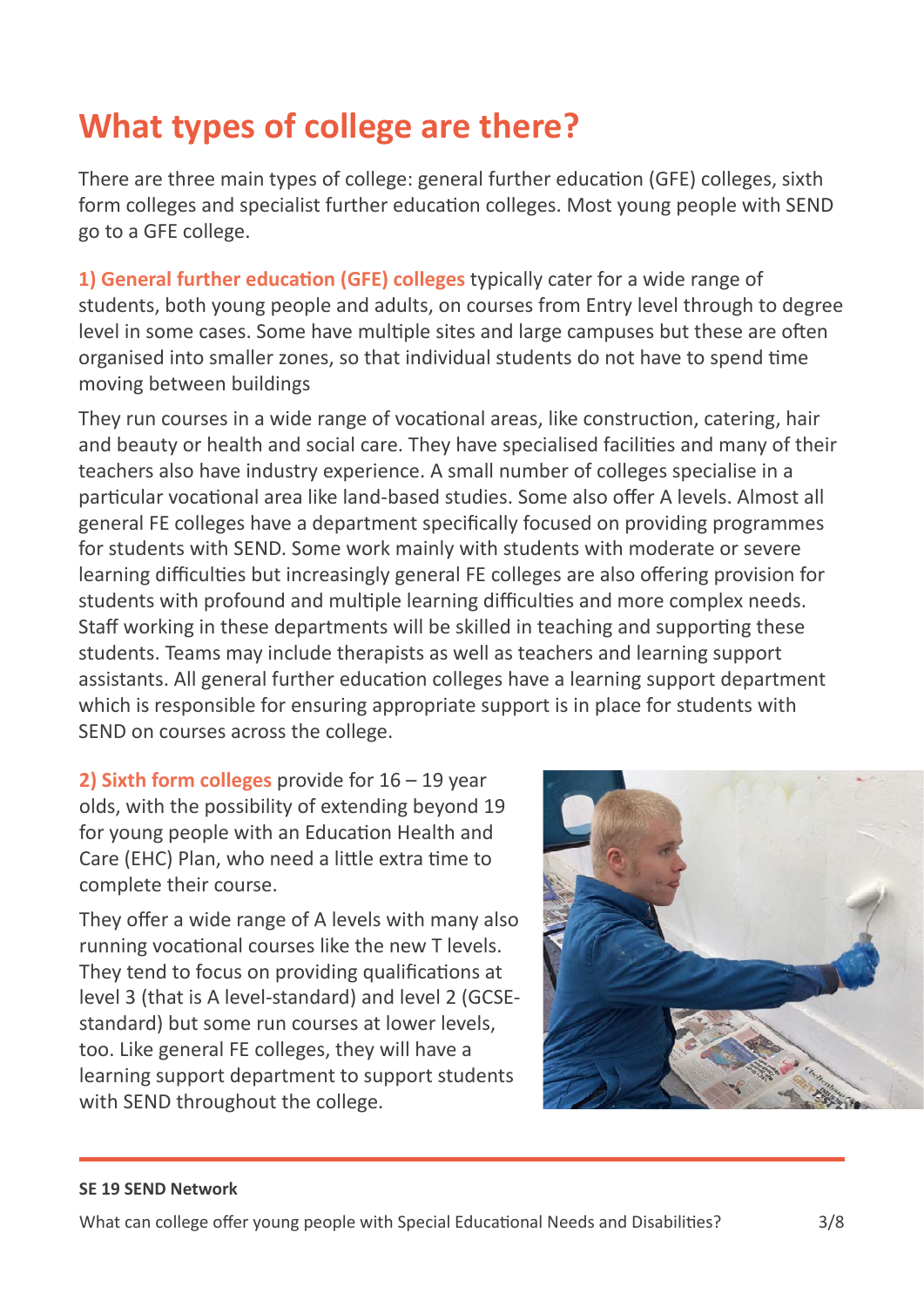

### **"I feel equal to other people, the college gives me a chance to do the same as everyone else"**

**3) Specialist further education colleges** specialise in meeting the needs of young people aged 16 – 25 with learning difficulties and/or disabilities and cater only for these students. Some colleges specialise in supporting students with a particular type of need, e.g. autism or visual impairment.

Specialist college students generally have more complex needs or a lower incidence SEN and almost always have an EHC Plan. The highly skilled staff work together in multi-disciplinary teams including education, health (nurses and therapists) and care professionals, to plan and deliver students' programmes and monitor their progress

Specialist colleges tend to have a smaller number of students. Many, though not all, will be located on smaller campuses. Some specialist colleges offer residential places or supported living options on site, with placements of between 36 and 52 weeks per year; almost all offer day places. They usually have a smaller range of courses on offer than a general FE or sixth form college, reflecting the needs of the particular student groups they serve, although they have the flexibility to offer a high degree of personalisation.

Some specialist colleges have a partnership arrangement with a local GFE college, enabling students to access a particular course at the partner college (e.g. a BTEC or an A level) while undertaking the rest of their programme in the specialist setting.

#### **SE 19 SEND Network**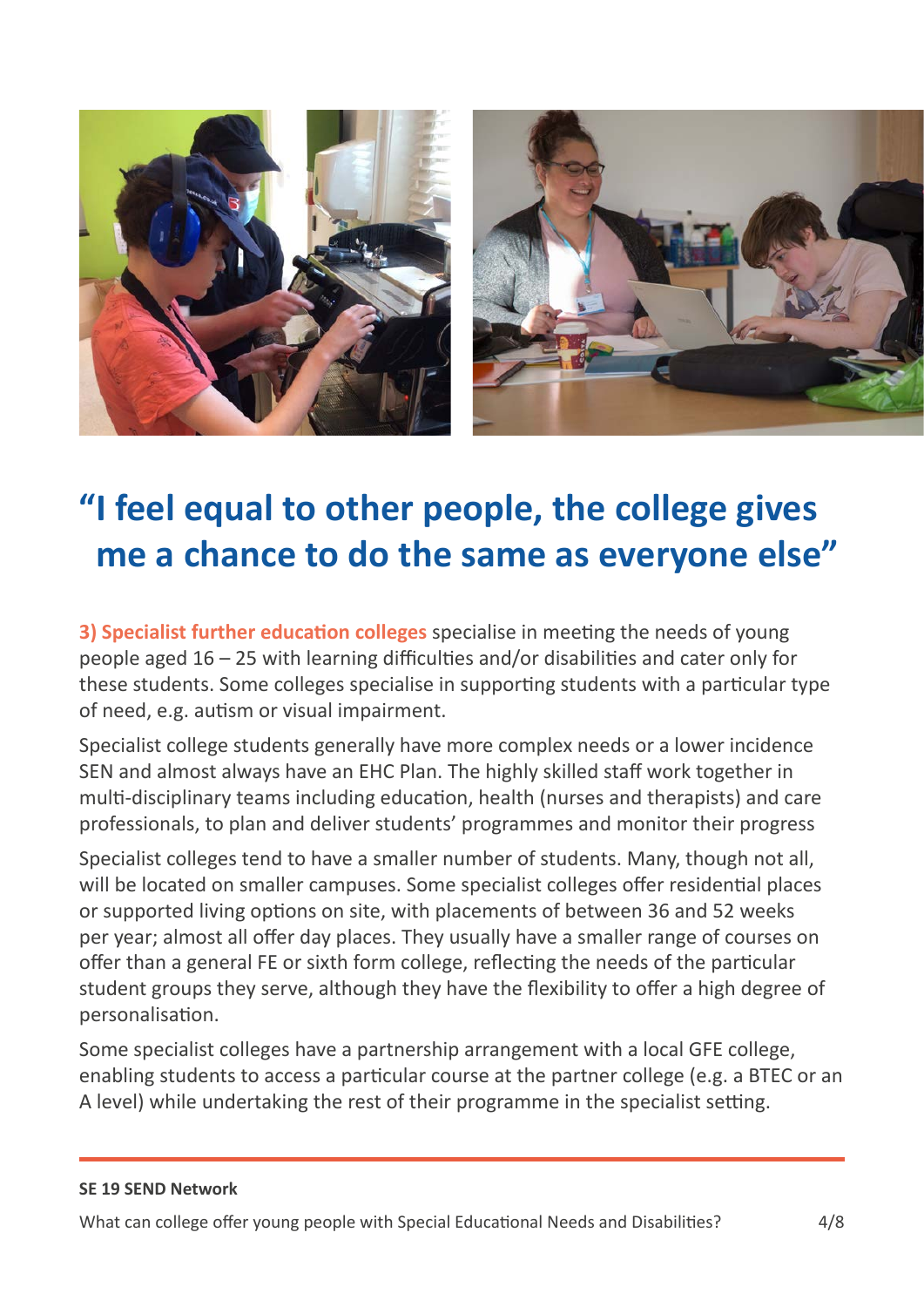### **What types of courses do colleges offer?**

All courses for  $16 - 19$  year olds and  $19 - 25$  year olds with an EHC Plan are known as 'study programmes'. They will usually include at least one qualification, some work experience and some enrichment activities like sports, clubs and societies and trips. All study programmes for  $16 - 19$  or  $19 - 25$  year olds include aspects of English and maths if the young person has not yet got a GCSE in the subject at grade 4 or above. If they are capable of achieving an English or maths GCSE, then they will be supported to do that, but other types of qualifications are also available. Some students with SEND will not take an English or maths qualification at all but will work towards personalised English and maths targets instead.

Many young people with SEND, both those with and without an EHC Plan, starting out in further education will join their peers on a vocational or academic course and achieve qualifications such as A levels, the new T levels, BTECs or other vocational certificates. Alternatively, they might do an apprenticeship, in which case, the college will provide the necessary training for the young person. Colleges will put in additional support to ensure that students with SEND are able to access and make progress on all of these courses. They will also ensure that reasonable adjustments are in place to enable students to have fair access to assessments and achieve their qualifications.

Some young people with SEND may need a more targeted course especially designed for people with a learning difficulty or disability. These courses are usually simply called 'Study Programmes' but sometimes they might be referred to as 'Foundation Learning', 'Inclusive Learning', 'Supported Learning' or 'Personalised' Programmes. They may or may not include qualifications.



#### **SE 19 SEND Network**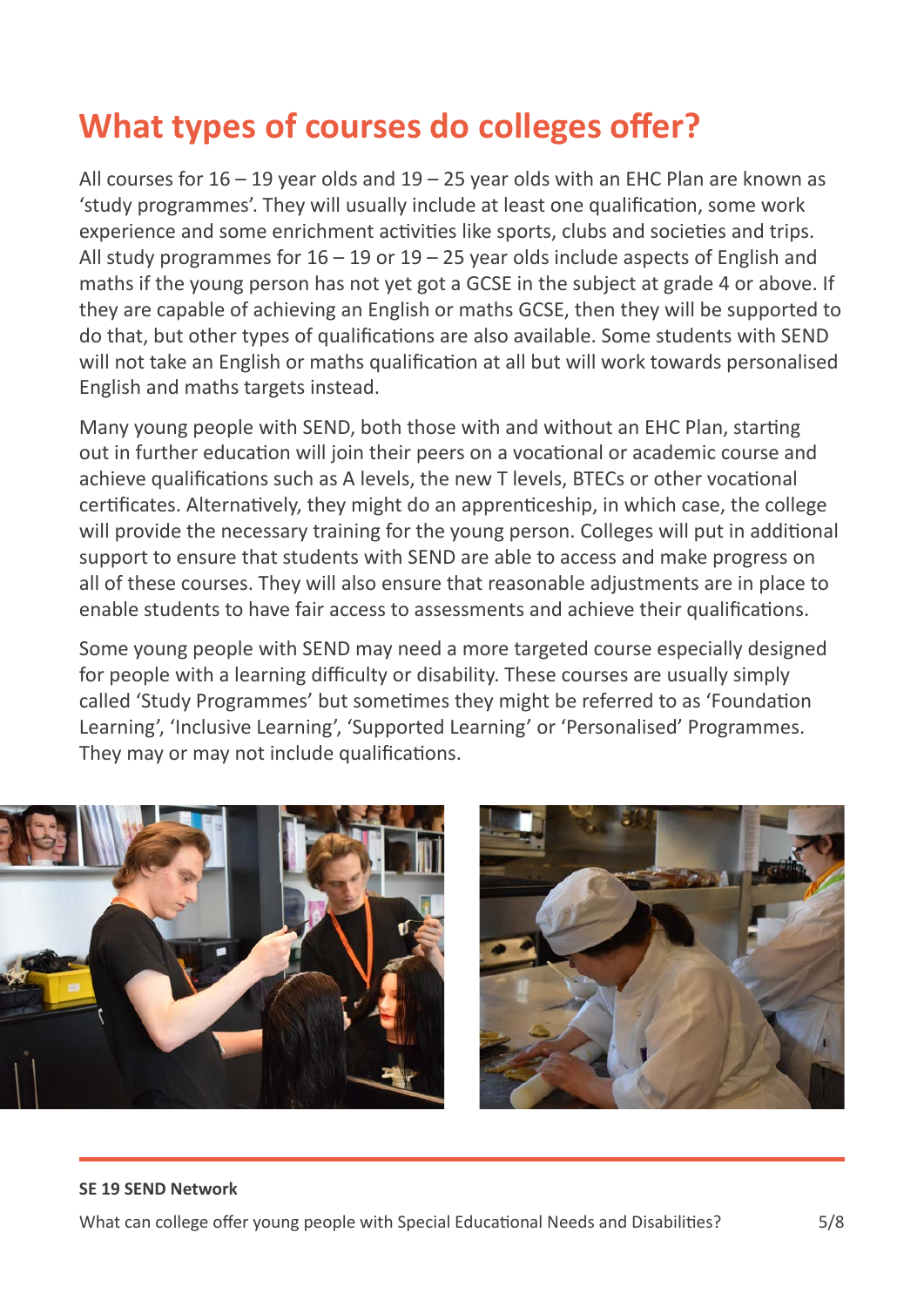### **What do courses targeted at young people with SEND look like?**

Courses – or study programmes - specifically designed for young people with SEND may focus primarily on preparation for employment or on



building skills to increase independence or on a combination of these. Most colleges use the four preparing for adulthood outcomes (employment, independent living, community inclusion and health) to help them plan a broad and balanced curriculum for each individual. Where a young person has an EHC plan, their programme will be tailored to ensure it addresses the outcomes in their plan.

Study programmes that focus on preparation for employment may offer a taste of different vocational areas with students able to access the different specialist facilities in the college, or focus on a specific area, such as hospitality and catering. They will include an element of work experience or work placement, usually with an external employer, and there will be a strong focus on developing skills and behaviours for work. Many colleges now offer supported internships where the young person spends most of their time in the workplace with the support of a job coach, as they learn the skills they need for one or more particular job roles. Some of these preparation for employment courses may lead to qualifications at Entry level or level 1, for example in employability skills or retail.

Study programmes designed to build independence are often highly personalised to match the specific needs of the individual, with every student having a slightly different programme. There will almost always be a strong focus on communication skills, including expressing preferences and making choices and decisions, to enable the young people to become more active agents in their own lives. Programmes might also include skills such as independent travel, looking after your own home, healthy eating and exercise, making friends and managing relationships, shopping, handling money, personal and online safety, directing your own support, or using community facilities. While students will have a classroom base, they will usually spend a considerable proportion of their learning time out in the community or in other settings on the college site, such as the college shop, café or other social enterprise. They will typically be engaged in group activities with a strong emphasis on learning through doing. Some of these programmes may lead to qualifications at Entry level, for example in skills for independent living.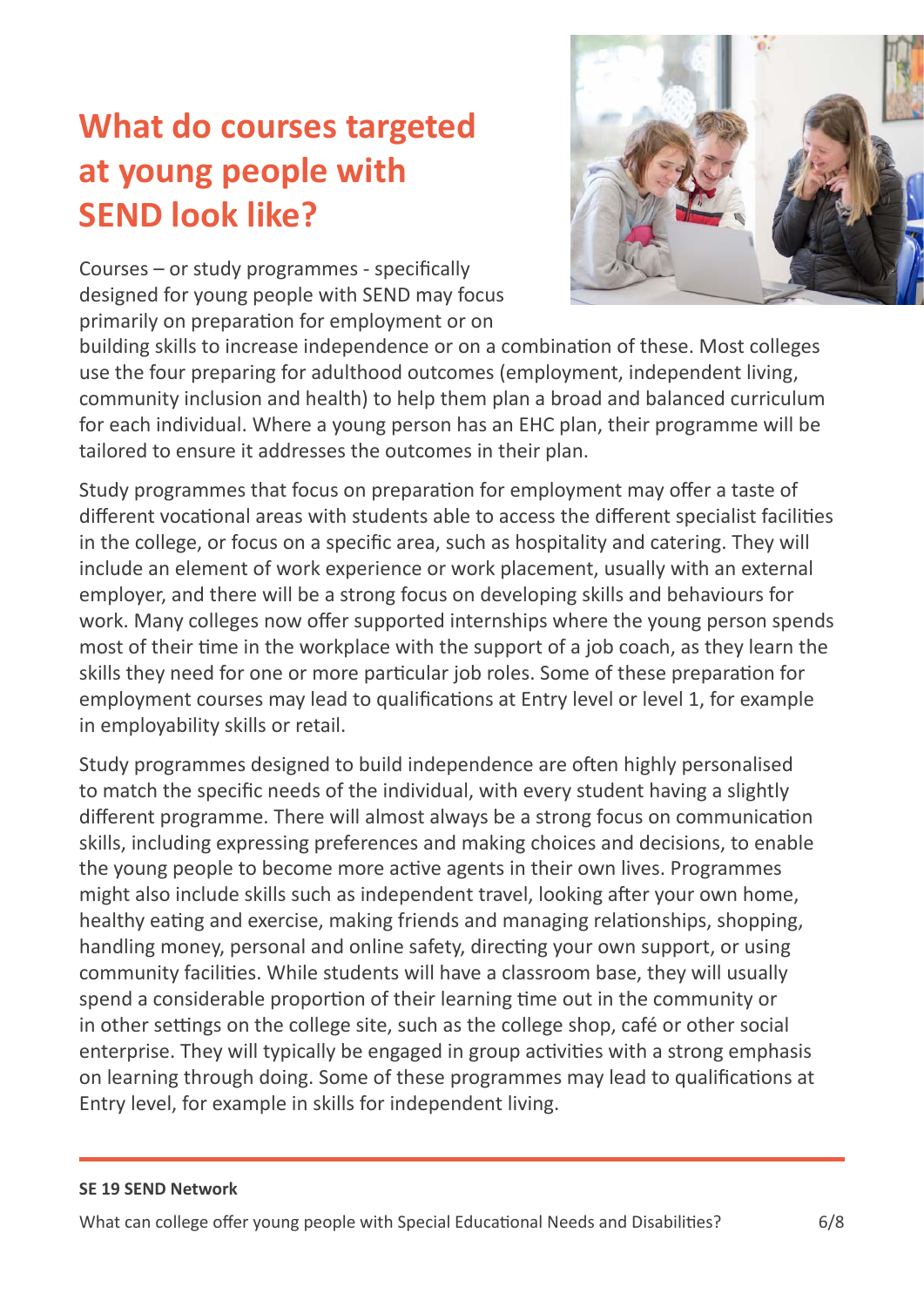### **How long is a college course?**

Most further education courses last for one or two years. Young people can move on from one course to another while they are at college, so long as they are continuing to make progress. All young people aged between 16 – 19 are entitled to two years of publicly funded education or training.

Those with an EHC Plan may need longer to complete their course. They can continue to be publicly funded until they have achieved the education and training outcomes in their EHC Plan, provided they are under the age of 25, the outcomes remain relevant, and they are still making progress towards them. Typically, young people with an EHC Plan spend no more than three years in an FE college before moving onto their next step.

**"You have inspired me to push myself to the limit so I can achieve my qualifications. You did not just prepare me academically but you have also prepared me for whatever life has in store for me."**

## **"I feel I am getting my confidence back"**